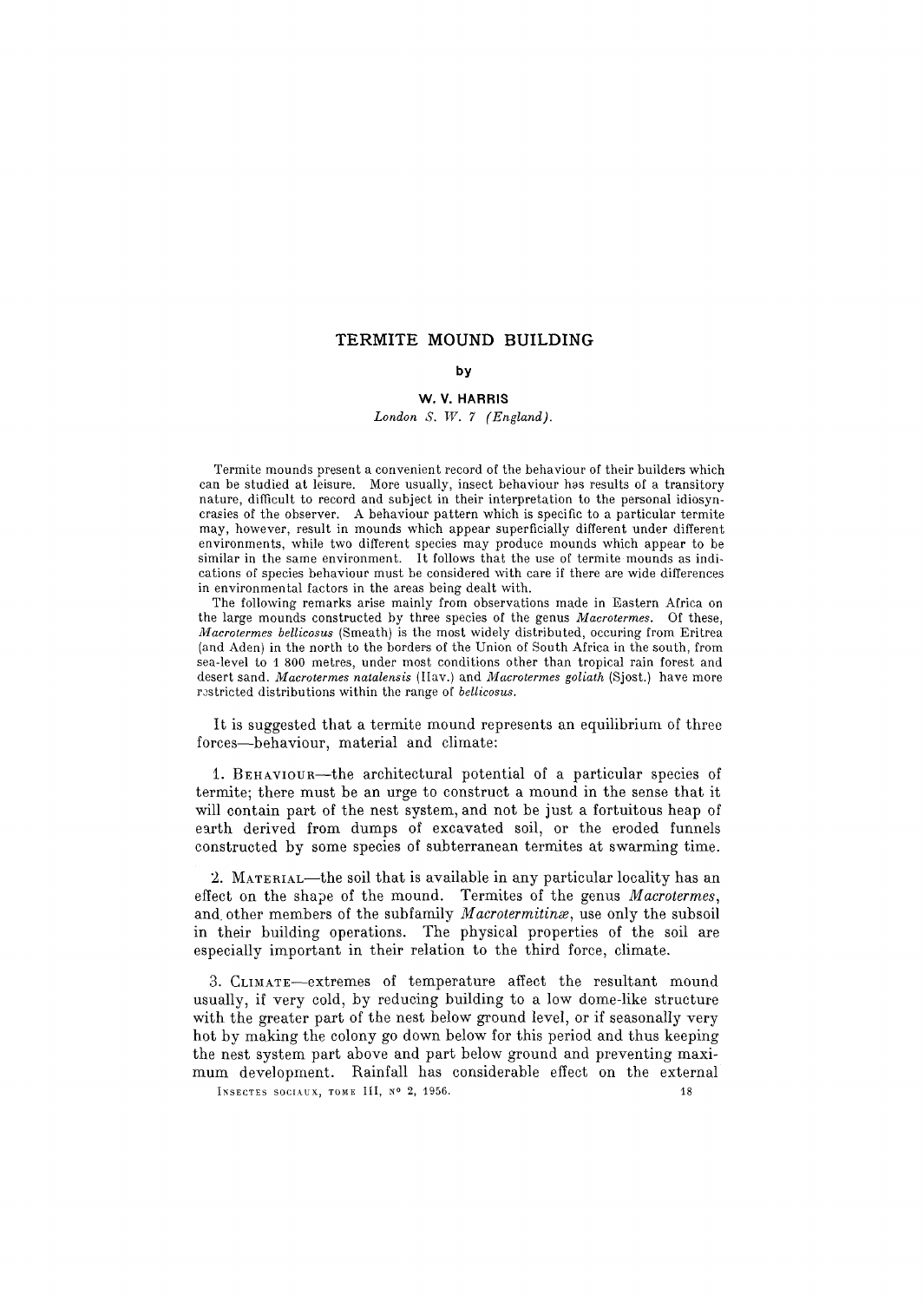## 262 w.v. HAaRIS

architecture of mounds, chiefly as an agent of erosion. This is perhaps seen at its best in the nest forms of rain-forest termites, especially those of the genus *Cubitermes* and its allies.

A termite species which is restricted in distribution to a particular ecological niche, or to zones of limited variation in soil and climate, will build uniform mounds. On the other hand a species which has a wider range of tolerance of soil and climatic conditions will produce mounds which are of greater variety in external appearance. An example of extreme variation in nest form is afforded by *Nasutitermes ephratas*  in Trinidad where, in general, it builds carton nests high up in the branches of trees, but in the treeless savannahs it builds small earth mounds on the ground.

Turning now to the particular consideration of the mounds of *Macrotermes bellicosus* as found in Eastern Africa we find:

1. BEHAVtOun--There is evidence of a basic architectural plan which at its simplest consists of a conical mound with a single wide vertical shaft



Fig. 1. -- *Macrotermes* mounds in cross-section, diagrammatic; A, *bellicosus* mound of simple ,~steeple ,, type; B, *natalensis* nmund, Uganda.

down the centre, which splits up near ground level into a number of branches which narrow rapidly and lead down into the subsoil. The

LÉGENDES DES FIGURES 2 ET 3.

Fig. 2. -- *Macrotermes* mounds excavated to show structure below « hive » or nest; A, *bellicosus* mound with irregular cavities; B, *natalensis* mound with continuous cellar-like cavity and supporting pillars.

Fig. 3. - Mounds of *Macrotermes bellicosus* in Tanganyika; A, «steeple » mound from clay soil; B, many-turret mound from sandy soil.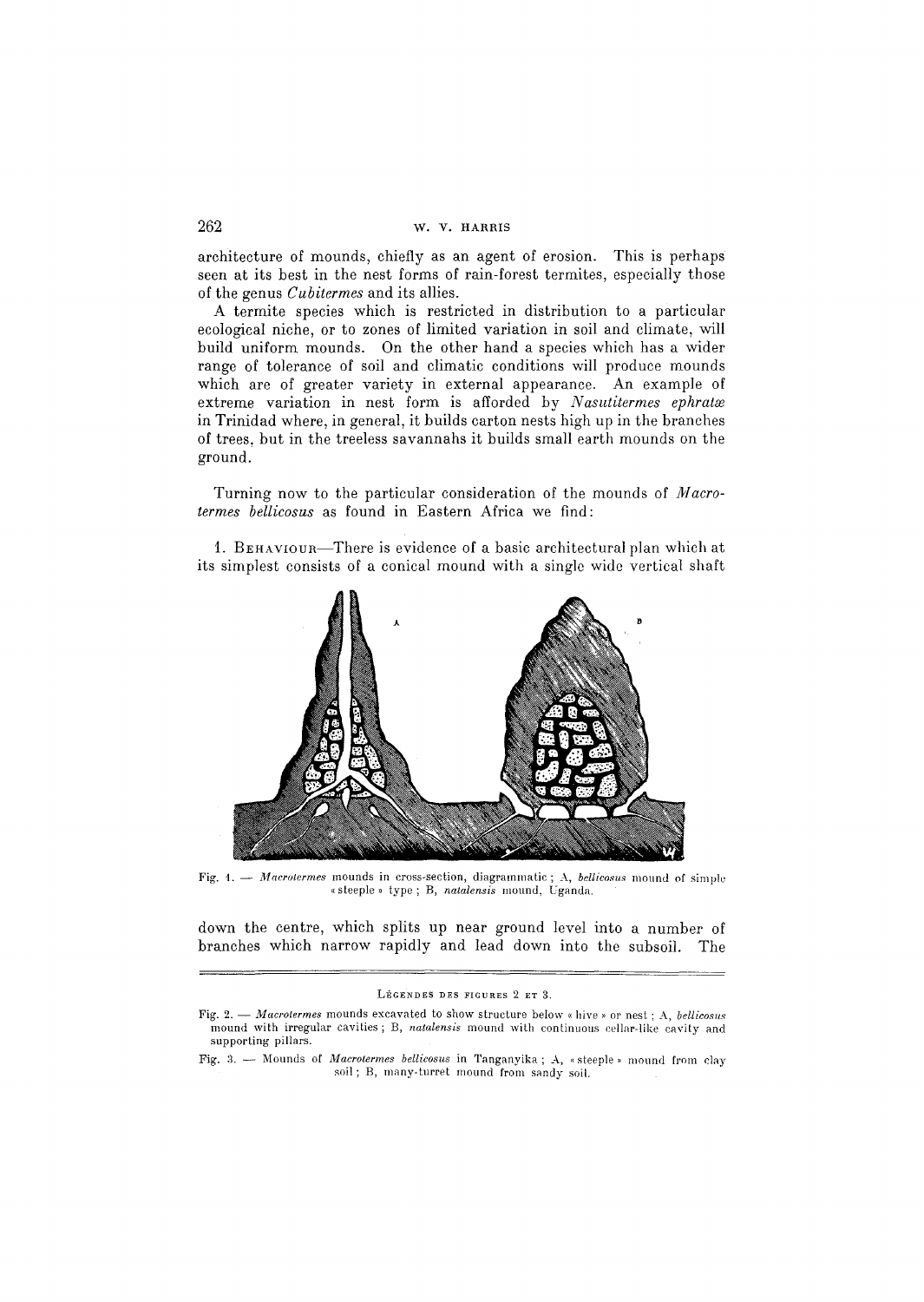

Fig. 2 et 3.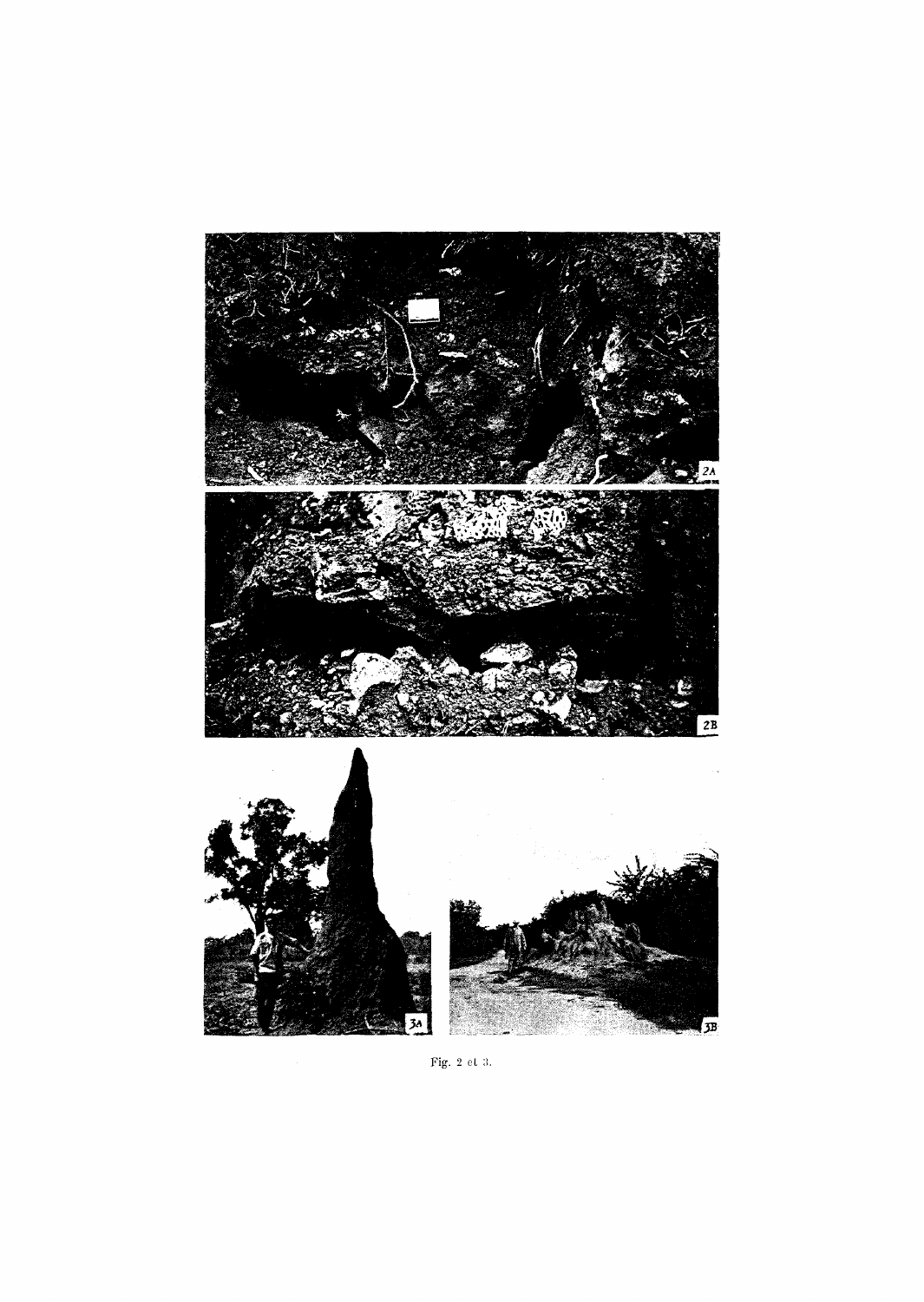compact nest system, or "hive", consisting of a queen-cell and a large number of inter-communicating chambers, mostly filled with fungus comb, is arranged around the lower part of the vertical shaft and its junction with the larger branches (figure  $1 \text{ A}$ ). When a mound is cut open, these branches give the appearance of irregular chambers below the hive (figure 2 A). When conditions do not favour the development of a tall steeple mound, then several vertical shafts are constructed through a mound which may vary from sub-conical to a dome in form. *Macrotermes natalensis* has a more limited distribution, and in Uganda provides a distinct contrast to the *belIicosus* basic architectural plan. The mounds are more or less conical in external appearance, but on opening them up it is found that there is no central shaft. Instead there is a cellar-like space beneath the hive, the ceiling being supported on a series of inverted conical pillars, and communication with the exterior is by a series of near-horizontal tunnels, usually from five to seven in number, opening just above ground level (figures I B and 2 B).

*2. MATERIAL--Bellicosus* workers collect from the subsoil particles of clay which they carry in the crop, and which become moistened there with saliva during the journey back to the mound. At the same time they carry back with them a piece of sand, held firmly in the mandibles. On reaching the building site the sand grain is placed in position and the clay used as mortar around it. HESSE (1955) reports that, in East Africa, *Macrotermes* mounds have an overall sand to clay ratio corresponding to that of the surrounding subsoil. Tall, thin mounds have a sand to clay ratio of 1:1 to 3:1, while the larger dome-shaped mounds range from  $2:1$  to 18 to 1. He found no evidence that these termites deliberately collect and concentrate clay, except in small amount for the queen cell, but use them in the proportion in which they exist in the subsoil. Under similar climatic conditions, therefore, areas where the subsoil has a high clay content will have *bellicosus* mounds more tall and steeple-like than areas where the subsoil is sandy. This is illustrated in photographs of mounds from Tanganyika, the tall mound (figure 3 A) on an alluvial plain south of Morogoro, while the mound with many turrets is in Dodoma, ~50 miles to the west in laterite (figure 3 B). Major geological changes affecting the subsoil may be indicated by sudden changes in mound shape. Changes due to climatic variations are gradual.

3. CLIMATE--Towards the upper limits of its range in the East African Highlands, about 1800 metres above sea level, *bellicosus* makes mounds that are low rounded domes with an internal structure close to that described by COATON (1947, fig. 1) for *Macrotermes natalensis* in South Africa. This is considered to be the effect of low temperatures, since in Kenya and Ruanda where such mounds have been observed a gradual increase in size was noted as one descended to lower elevations. Otherwise the main effect of climate is produced by rainfall. Falling rain erodes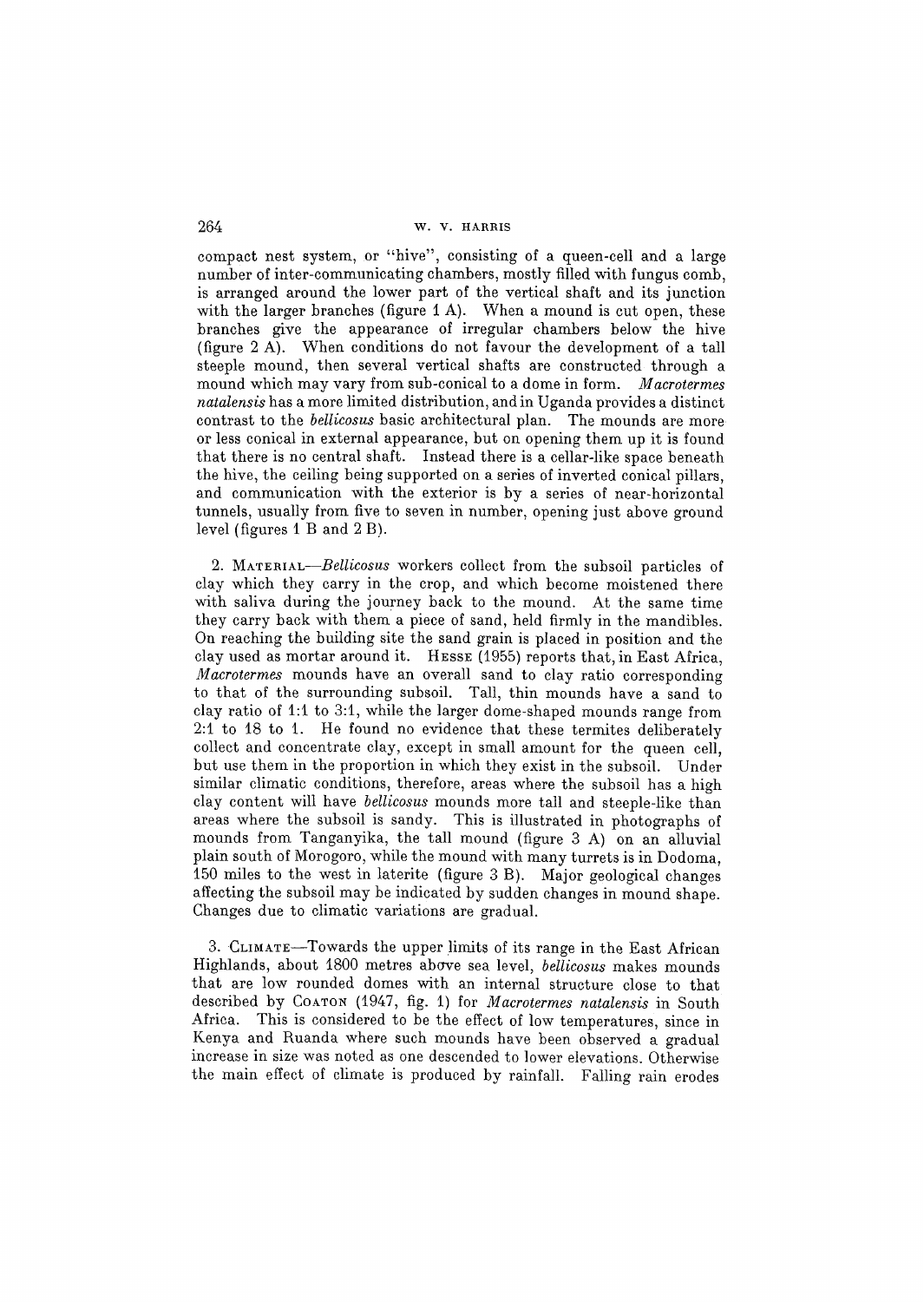## TERMITE MOUND BUILDING 265

away the turrets and pinnacles, which are constructed mainly during the rains, tending to produce a dome-shaped mound. Intensity of precipitation is suggested as being of greater influence than annual rainfall. However there must be clay enough in the soil to produce a tall mound, whatever the rainfall may be, and quite arid areas, such as one finds in the centre of the Aden Protectorate, will have domed mounds although their rainfall is even less than in Somalia where pinnacles rise up to 10 metres. Modifications in mounds due to climatic changes are gradual. while those due to changes in the soil may be more abrupt. The dry country from Kenya north to Eritrea is the area *par excellence* for tall mounds. Domed mounds of greater total volume are met with in wetter areas, where each new turret is washed down soon after it is constructed to swell the body of the mound. Maximum size in *bellicosus* mounds appears to coincide with the occurrence of *Macrotermes goliath,* especially in parts of northern Tanganyika. It is of interest to note that where *Macrotermes natalensis* occurs together with *Macrotermes goliath* in southern Uganda, there appears to be no increase in the size of the *natalensis* mounds.

### *CONCL USIONS*

When a mound building termite, such as *Macrotermes bellicosus* occurs over a wide range of soil types and climatic conditions, many styles of superficial architecture result. These are modifications of a pattern of building acted upon by local conditions and do not necessarily indicate any fundamental change in behaviour.

### LITERATURE CITED.

1947. COATON (W. H.). - The Pienaars River Complex of Wood-eating Termites *(J. ent. Soc. S. A/rica,* 9, 130-177).

1955. HEssE (P. R.). — Chemical and Physical Study of the Soils of Termite Mounds *(J. Ecol. 43, 449-461).* 

### $R$ ésumé.

La construction de buttes chez les termites d'après un certain plan évident apporte un témoignage intéressant sur leur comportement lors de ce travail que l'on peut en outre observer en toute tranquillité. Des erreurs d'interprétation peuvent se produire, si on ne tient pas compte de tousles facteurs qui contr61ent la construction des buttes et si on se sert de divergences évidentes dans les résultats pour en déduire des divergences de valeur taxonomique dans le comportement fondamental.

Une butte de termites réclame l'équilibre de trois forces :

1º Le comportement -- potentiel architectonique d'une certaine espèce de termites.

 $2<sup>o</sup>$  Le matériel de construction — particularités du sol dans chaque lieu intéressé.  $3°$  Le climat -- en particularité intensité des précipitations et, dans une certaine mesure, la température.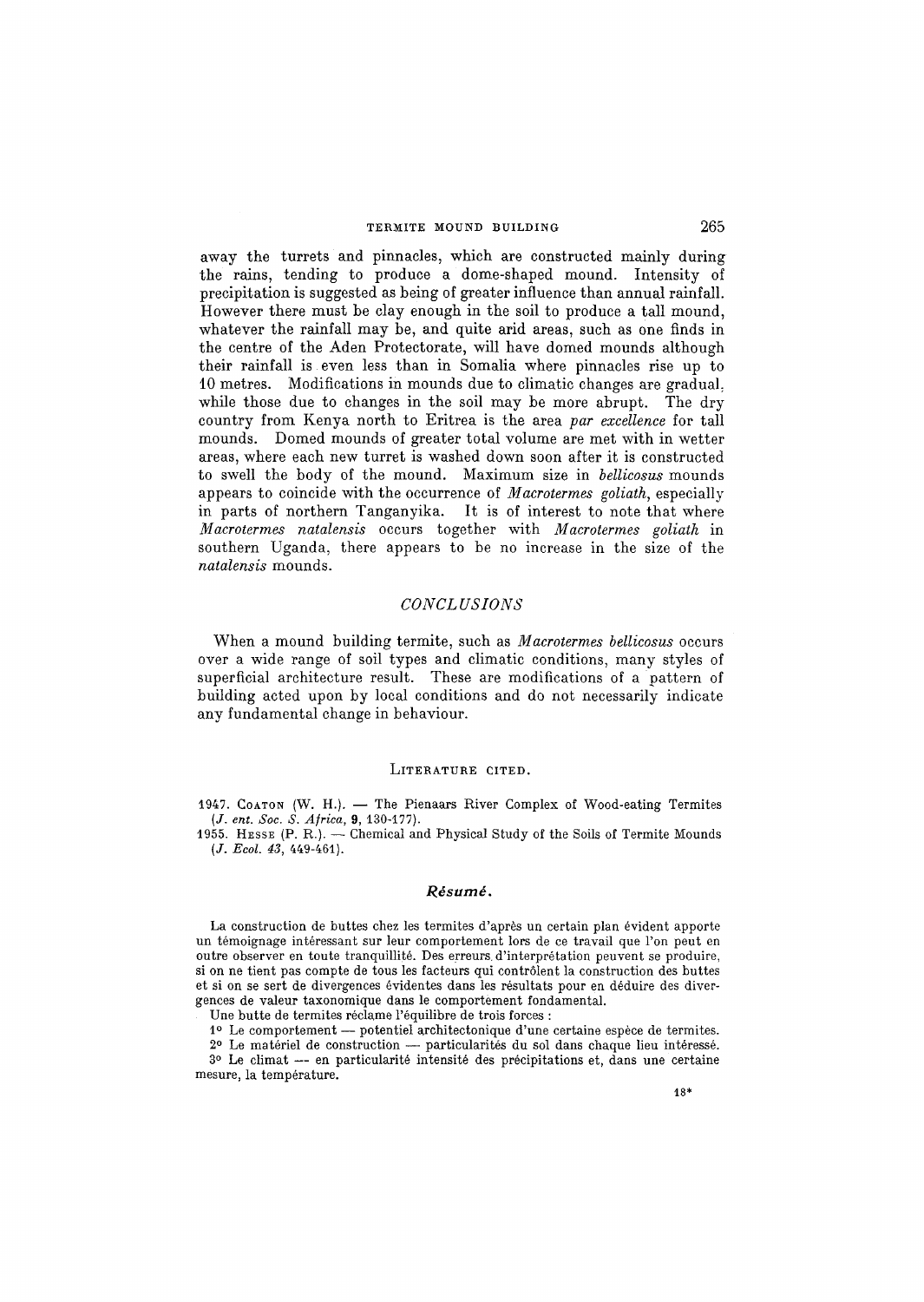Les espèces de termites qui se limitent à un lieu écologique déterminé ou à certaines zones de constitution du sol et de climat identiques construiront également des buttes identiques. Les espèces dont l'organisation sociale montre une tolérance plus grande vis-à-vis du climat ou de la constitution du sol se signaleront, dans les domaines de leur développement, par la variété de leurs formes architectoniques de construction; cependant, à travers la variété des circonstances, elles tendront à établir un certain équilibre.

Des exemples sont fournis par les buttes construites en Afrique orientale par les *Macrotermes bellicosus.* Cette espèce de termites se rencontre sur le continent africain entre le 18<sup>e</sup> degré de latitude nord et le 26<sup>e</sup> degré de latitude sud, jusqu'à une altitude inférieure à 1 800 mètres au-dessus du niveau de la mer et dans les régions où règnent soit les forêts tropicales, soit les déserts de sable. Nous nous proposons de traiter les points suivants :

*l o Comportement. --* Le plan de construction fondamenta] du *Macrotermes bellicosus*  est basé sur un seul axe vertical, perpendiculaire à un plan de coupe circulaire ; à la base se groupent les chambres qui contiennent les rayons de champignons et la cellule de la reine. En opposition, on peut mentionner le plan de construction du *Macrotermes natalensis*, espèce proche parente ; là, les chambres se trouvent groupées coniquement au-dessus d'une espèce de cavité ; celle-ci s'ouvre en général à l'extérieur, par 5 à 7 puits presque horizontaux.

2º *Matériel de construction.* — Les travailleurs de l'espèce *Macrotermes* construisent avec des grains de sable du sous-sol sélectionné qu'ils agglutinent à l'aide d'un mélange épais fait de parcelles de terre et de salive. Cette faculté de produire cette sorte d'argile qui se solidifie permet aux termites de construire une haute colonne pointue qui ressemble à un clocher et que l'on trouve dans le mode de construction des *Macrotermes bellicosus.* Lorsque l'argile adéquate fait défaut, on rencontre ces éminences en forme de dômes, cela peut même conduire à leur suppression totale.

3. Climat. -- On trouve les *Macrotermes bellicosus* dans les régions où les précipitations annuelles sont de 170 mm à 1700 mm. Des précipitations modérées favorisent la construction de buttes élevées ; de fortes précipitations, en revanche, rendent impossibles toutes tentatives de hautes buttes en forme de elocher, et on trouve, au contraire, ces petites éminences arrondies semblables à des dômes. Les robustes produits argileux résistent mieux que le sable aux intempéries et les longues périodes de sécheresse rendent possible un durcissement parfait des constructions. Des temperatures saisonnières basses freinent la construction des buttes, de sorte que les termites se trouvent forces de séjourner sous la surface du sol ; en revanche, des températures saisonnières élevées amènent la migration de la colonie dans les fondations de la butte pour la durée de la saison.

Quand une espèce de termites, constructrice de buttes, tels les *Macrotermes bellicosus*, apparaît sur de vastes territoires où la constitution du sol et les conditions climatiques sont différentes, il s'en suit de nombreuses variétés de l'architecture des buttes. Mais celles-ci ne sont que des variations du même modèle spécifique, des adaptations locales, qui ne doivent pas nécessairement entraîner des changements importants dans le comportement.

## *Zusarnrnenfassung.*

Beim Bau yon Hiigelnestern kann man sehr giinstig das entsprechende artspezifische Verhalten der Tiere in Ruhe beobachten. Irrtümer in der Interpretation können dann erfolgen, wenn nicht alle den Nestbau bedingenden Faktoren berücksichtigt werden und wenn unterschiedliche Ergebnisse dazu benutzt werden, um Verhaltensunterschiede als Merkmale yon taxonomischem Wert zu benutzen. Ein Termitenhiigel stellt ein Äquilibrium von drei Kräften dar.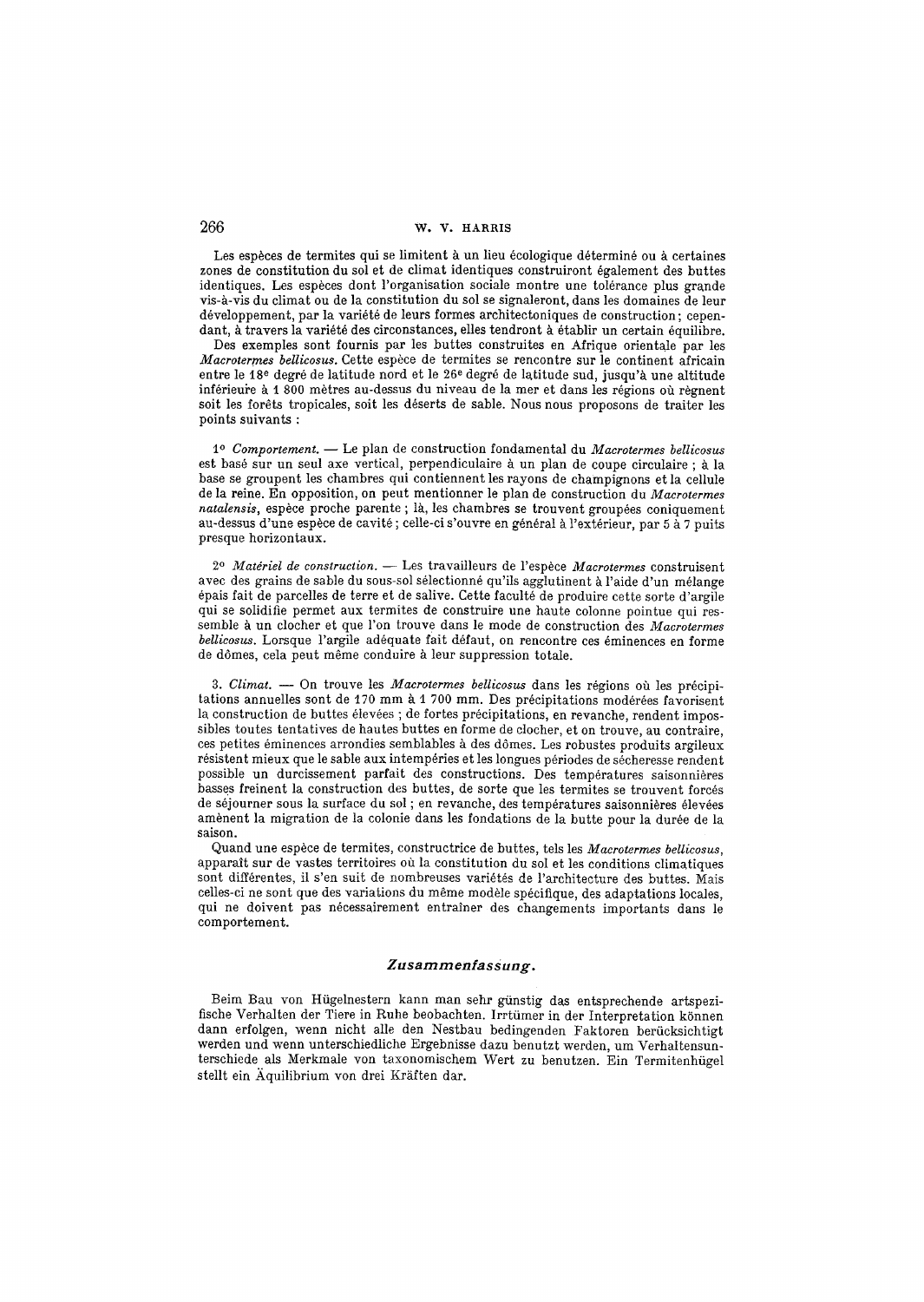### TERMITE MOUND BUILDING 267

1. Verhalten -- architektonisches Potential der betreffenden Termitenart.

2. Baumaterial -- Erdbeschaffenheit der jeweiligen Örtlichkeit.

3. Klima -- insbesondere die Niederschlagsmenge, jedoch bis zu einem gewissen Grad auch die Temperatur.

Eine Termitenart, die sich auf einen speziellen Biotop oder auf Zonen mit gleichartiger Erdbeschaffenheit und gleichartigem Klima beschränkt, wird auch gleichartige Hügel bauen. Eine Art, deren soziale Organisation größere Toleranz bezüglich des Klimas und der Bodenbeschaffenheit erlaubt, wird verschiedene Bautypen innerhalb ihres Verbreitungsgebietes hervorbringen, wobei sich ein durch eine Reihe verschiedener Umstande bedingtes Gleichgewicht einstellen wird.

Abbildungen der von *Macrotermes bellicosus* in Ostafrika gebauten Hügel werden gezeigt. Diese Termitenart finder sich auf dem afrikanischen Kontinent zwischen  $\tilde{1}$ 8º n $\tilde{0}$ rdl. Br. und 26º südl. Br., bis zu einer Höhe von 1 800 m ü. d. M. überall dort, wo entweder tropische Regenwälder oder Sandwüsten sind. Die folgenden Punkte werden behandelt :

*t. Das Verhalten. --* Der Grundplan yon *Macrotermes beUicosus* basiert auf einem einzelnen vertikalen, im Querschnitt kreisf6rmigen Schaft, um dessen unteren Teil die Kammern gruppiert sind, welche die Pilzkuchen und die königliche Zelle enthalten. Dies steht im Gegensatz zum Bauplan der nahe verwandten *Macrotermes natalensis,* wo siche die Kammern in kegelförmiger Anordnung über einem kellerartigen Raum befinden. Dieser « Keller » hat gewöhnlich 5-7 fast horizontale Schächte als Öffnungen nach außen.

*2. Baumaterial. --* Arbeiter der Gattung *Macrotermes* bauen mit ausgesuchten Sandkörnchen aus dem Untergrund, die mit einer dickflüssigen Mischung von Erdteilchen und Speichel einzementiert werden. Die Verwendung eines hart werdenden « Lehms » macht es den Termiten möglich, eine hoche, kirchturmartige Spitzsäule zu bauen, wie es im Falle yon *Macrotermes bellicosus* zutrifft. Mangel an passendem Lehm führt zum Bau von kuppelartigen Hügeln, oder gar zu deren völligem Fehlen.

*3. JOas Klima. -- Macrotermes bellicosus* findet sich in einem Bereich yon 170 mm bis 1,7 mm jährlicher Niederschlagsmenge. Mäßige Niederschlagsmengen begünstigen den Bau yon hohen Hfigeln, hohe Niederschlagsziffern dagegen verhindern die Konstruktion kirchturmartiger, hoher Hügelbauten und als Resultat ergeben sich abgerundete, kuppelartige Hügel. Fester Lehm ist widerstandsfähiger gegen Verwitterung als Sand, wobei lange Trockenzeiten das vollständige Erhärten der Bauten ermöglichen. Jahreszeitlich bedingte niedere Temperaturen hemmen den Hügelbau bisweilen dadurch, daß die Termiten unter der Erdoberfläche gehalten werden, während jahreszeitlich bedingte fiberh6hte Temperaturen augenseheinlich den Umzug der Kolonie in den Hfigeluntergrund ffir die Dauer der Hitzeperiode hervorrufen. Wenn eine hfigelbauende Termitenart wie *Macrotermes bellicosus* über einen weiten Bereich von verschiedenartiger Bodentypen und verschiedener, klimatischer Verhältnisse in Erscheinung tritt, resultieren verschiedenartige Hfigelbautypen. Diese sind Modifikationen eines spezifischen Musters, 6rtliche Anpassungen, die durchaus nicht grundlegende Anderungen im Verhalten anzeigen müssen.

## *DISC USSION*

D<sup>r</sup> NOIROT. -- Dans les nids de *Bellicositermes natalensis*, y a-t-il réellement communication entre l'intérieur du nid et les grands orifices que vous observez à sa base ? Dans les termitières de Côte d'Ivoire, du Niger, du Tchad, de l'Oubangui-Chari que j'ai examinées avec le professeur Grassé,